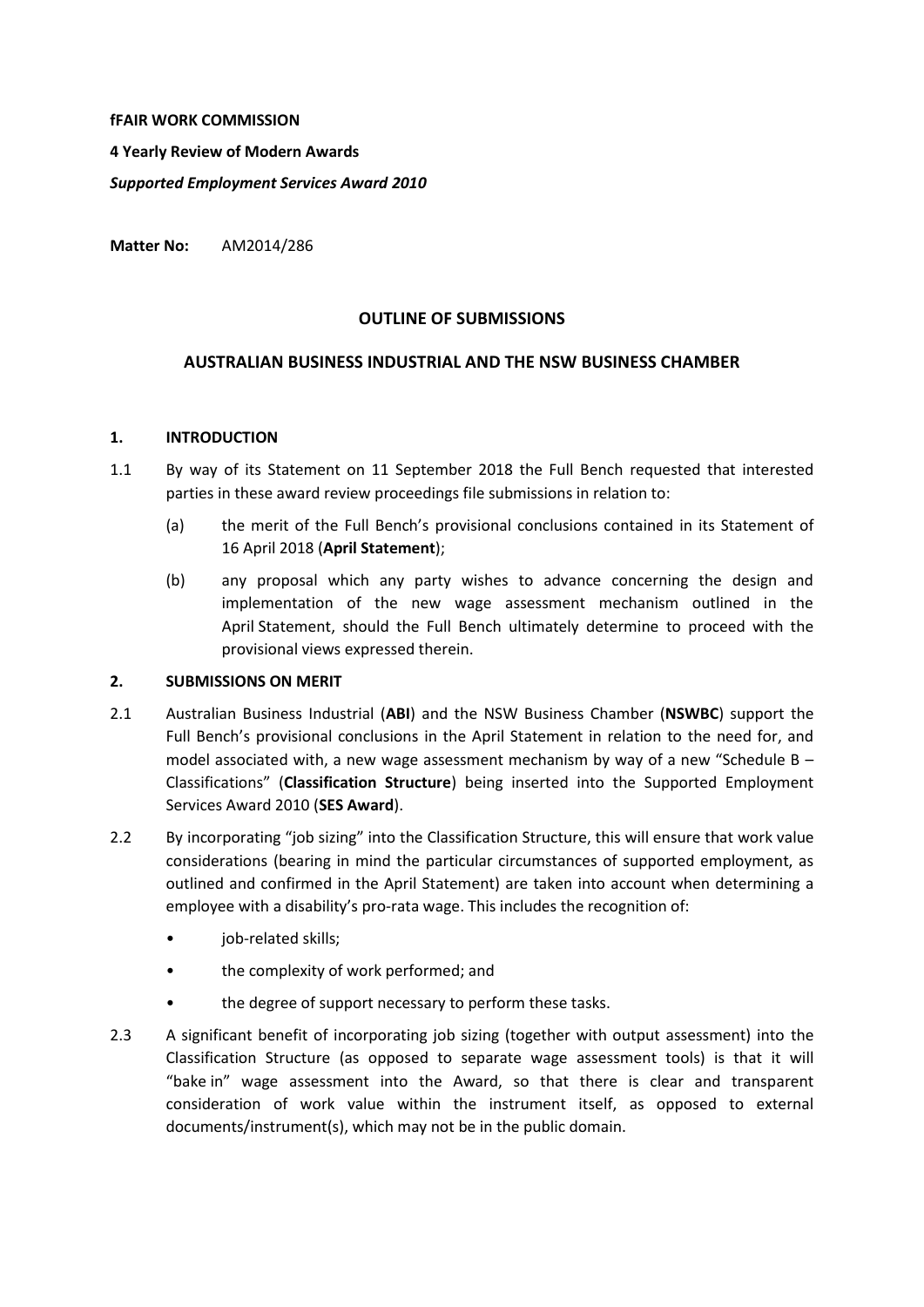# **3. SUBMISSIONS ON DESIGN AND IMPLEMENTATION**

- 3.1 ABI/NSWBC have developed a proposed design concept for the job sizing component of the Classification Structure, as **annexed**.
- 3.2 We have been conscious to design the structure around the Full Bench's proposed structure contemplated in the April Statement.
- 3.3 Our concept also contemplates an output assessment process as per the April Statement.

# **4. SUBMISSIONS ON NEXT STEPS**

- 4.1 We respectfully submit that the Full Bench should now proceed to:
	- (a) confirm its provisional conclusions about the design of its wage assessment mechanism consistent with the April Statement;
	- (b) direct interested parties to engage in a further (and final) series of conferences and/or submission process. The purpose of this would be to allow interested parties to confer further and provide final submissions on:
		- (i) the specific content of the occupational types and indicative tasks to be included in the Classification Structure;
		- (ii) the specifics of output assessment; and
		- (iii) proposals for implementation of the above.
- 4.2 The advantages of the above approach are that:
	- (a) interested parties will benefit from having certainty about the broad design of the Full Bench's wage assessment mechanism when conferring and caucusing to engage in further conferences and/or provide further submissions; and
	- (b) the Full Bench can then benefit from the outcome of these conferences and submissions in coming to a final decision in this matter.

We look forward to supplementing this outline of submissions on 5 and 6 November 2018.

#### **Australian Business Lawyers & Advisors**

#### **For Australian Business Industrial and the NSW Business Chamber**

**19 October 2018**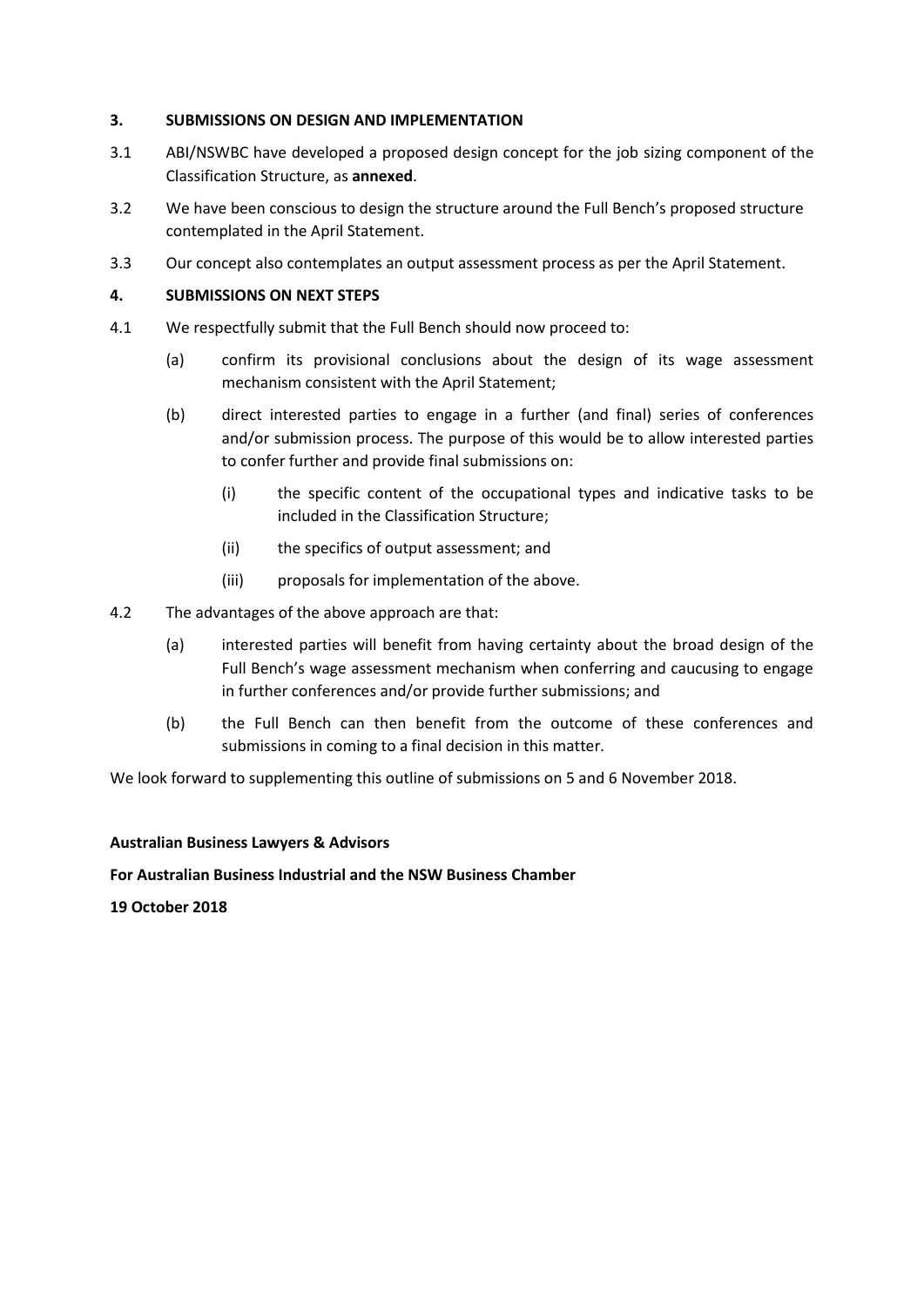# **Annexure**

# **ABI/NSWBC proposed job sizing methodology concept for revised "Schedule B – Classifications" in** *Supported Employment Services Award*

# **1. General statement**

- Each of Grades 1, 2 and 3 of the Classification Structure will in the first instance include a general statement of the type of work that is expected at that role, based on a fully competent employee who has the capacity to perform the work to the employer's reasonable output and quality standard.
- An example is set out below extracted from the current Schedule B Classification.

**B.2.2** An employee at this level:

(a) performs work above and beyond the skills of an employee at Grade 1 and to the level of their training;

(b) works under direct supervision either individually or in a team environment; and

(c) understands and undertakes basic quality control/assurance procedures including the ability to recognise basic quality deviation/faults.

- A further worked example is set out below.
- Grade 1 will continue to be a grade associated with induction and initial training, and for supported employees will attract a fixed 12.5% of the full Award hourly wage. No output assessment will apply to Grade 1, with this process (as per the modified SWS) commencing at Grade 2.
- Grade 2 will involve a simple and repetitive range of tasks (split into sub-grades, as set out below).
- Grade 3 will involve somewhat more complex tasks (split into sub-grades, as set out below).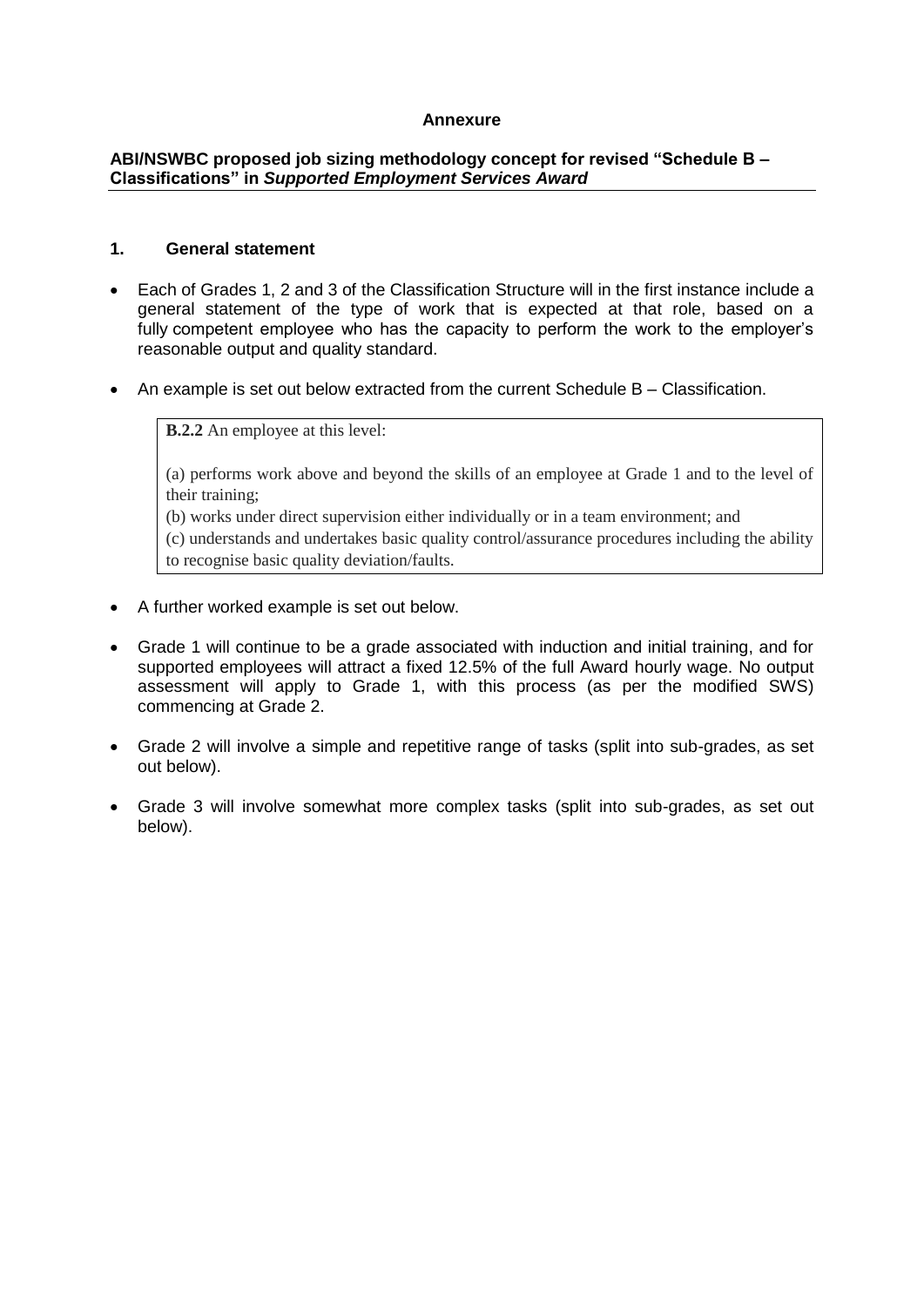# **2. Sub-grading**

 Each of Grades 2 and 3 would then be split into sub-grades to provide for job sizing, as follows:

| Grade                         | Supported employee is entitled to following<br>percentage of full Award hourly wage for relevant<br>Grade, subject to<br>output assessment<br>(except for Grade 1) |
|-------------------------------|--------------------------------------------------------------------------------------------------------------------------------------------------------------------|
| Grade 1                       | 12.5% (no output assessment)                                                                                                                                       |
| Grade 2a                      | 20%                                                                                                                                                                |
| Grade 2b                      | 40%                                                                                                                                                                |
| Grade 2c                      | 60%                                                                                                                                                                |
| Grade 2d                      | 80%                                                                                                                                                                |
| Grade 2e (full Grade 2 range) | 100%                                                                                                                                                               |
| Grade 3a                      | 20%                                                                                                                                                                |
| Grade 3b                      | 40%                                                                                                                                                                |
| Grade 3c                      | 60%                                                                                                                                                                |
| Grade 3d                      | 80%                                                                                                                                                                |
| Grade 3e (full Grade 3 range) | 100%                                                                                                                                                               |

- Each sub-grade will:
	- entitle the employee in question to the applicable percentage of the full Award wage set out above, subject to output assessment (where applicable);
	- outline indicative tasks for that sub-grade, split into different occupational types (similar to the current Schedule B, but updated for relevance to the supported employment sector, subject to further submissions from interested parties); and
	- indicate the level of support associated with each sub-grade.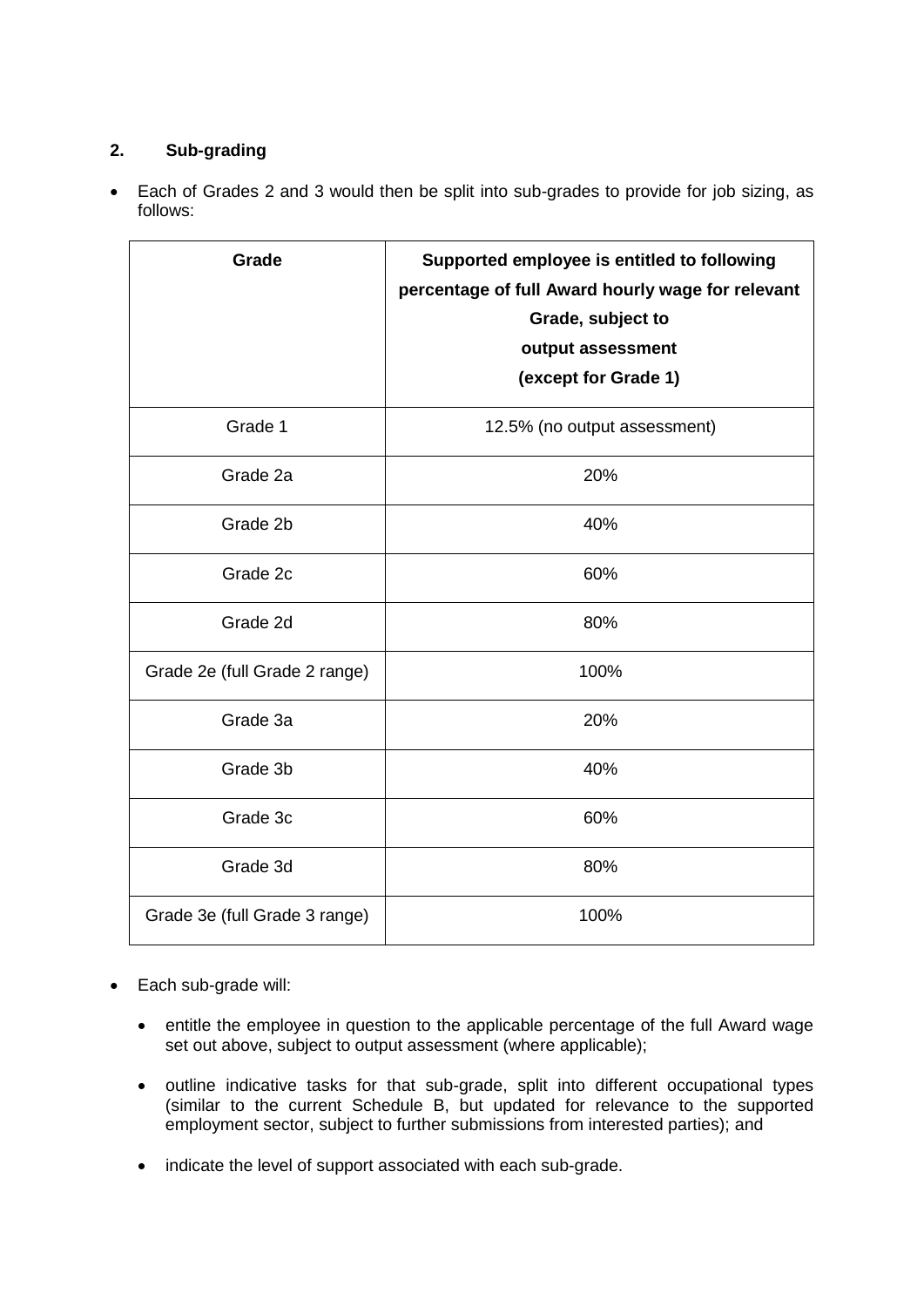- The tasks assigned to each sub-grade will:
	- be as comprehensive as practicable, but are intended to be indicative rather than exhaustive;
	- be cumulative, so (for example) that a worker performing work at sub-grade 2d will be capable of performing work at preceding Grades 2a through 2c (as applicable to their particular occupational type); and
	- take into consideration (in terms of the sub-group into which they are assigned):
		- the complexity of work performed;
		- skills required to perform the relevant tasks; and
		- degree of support necessary to perform the tasks at that sub-grade.
- For clarity, each supported employee's job sizing percentage:
	- is a fixed percentage, rather than a range;
	- will be determined based on the employee's occupational type only; and
	- is subject to output assessment (except for Grade 1).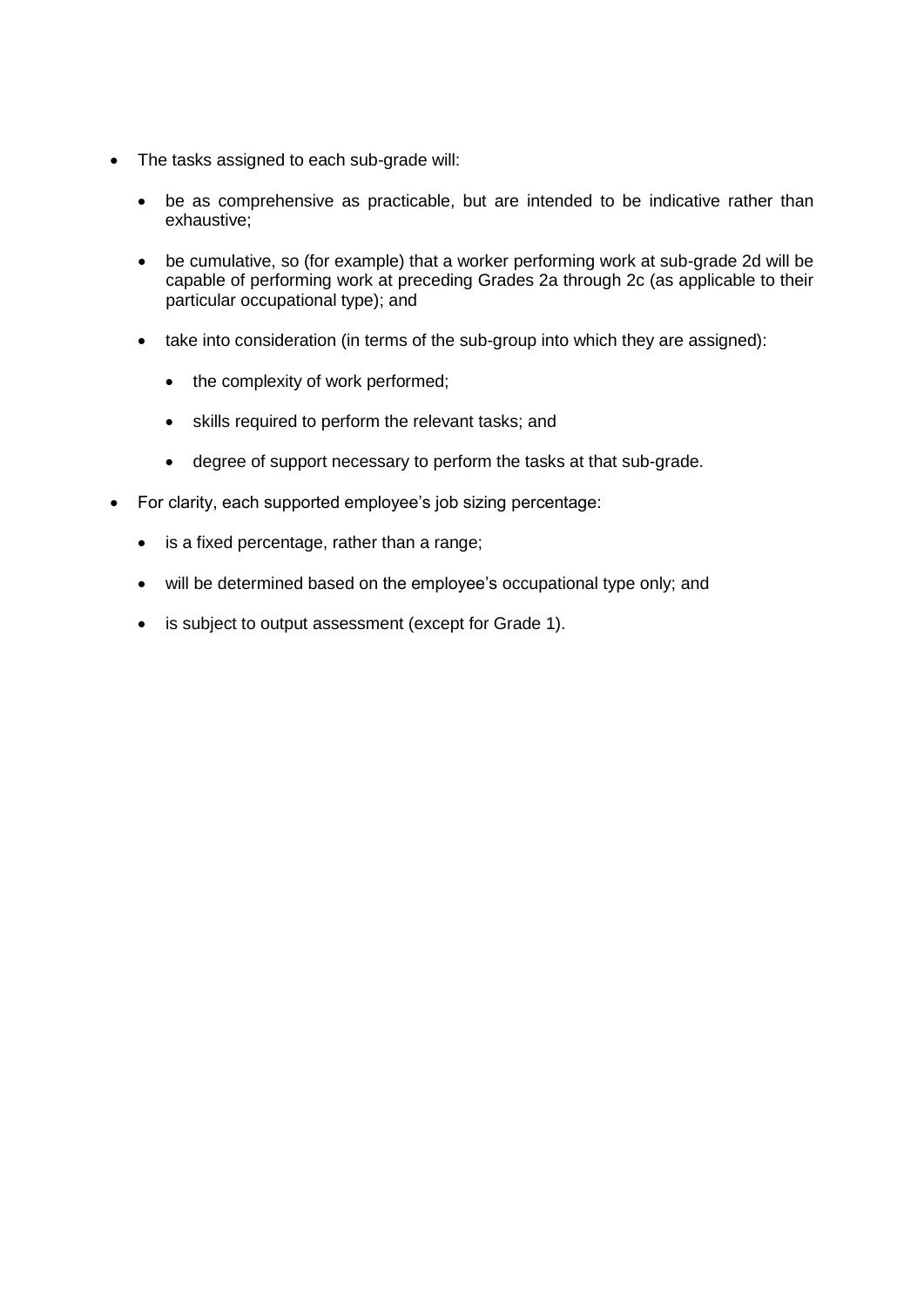# **Hypothetical example:**

Grade 2 of the Classification Structure is amended to include the following:

| <b>Schedule B - Classifications</b> |                                                                                                                                                                                                                                                  |  |
|-------------------------------------|--------------------------------------------------------------------------------------------------------------------------------------------------------------------------------------------------------------------------------------------------|--|
| ***                                 |                                                                                                                                                                                                                                                  |  |
| B.2                                 | <b>Grade 2</b>                                                                                                                                                                                                                                   |  |
| B.2.1                               | An employee who has completed at least three months' structure training so<br>as to enable them to perform work within the scope of this level.                                                                                                  |  |
| [*General statement*]               |                                                                                                                                                                                                                                                  |  |
| B.2.2                               | An employee at this level:                                                                                                                                                                                                                       |  |
|                                     | performs work above and beyond the skills of an employee at<br>(a)<br>Grade 1 and to the level of their training;                                                                                                                                |  |
|                                     | (b)<br>performs a simple and repetitive range of tasks, in accordance with<br>the indicative tasks set out below;                                                                                                                                |  |
|                                     | works under direct supervision either individually<br>(c)<br>or in a team environment;                                                                                                                                                           |  |
|                                     | (d)<br>understands and undertakes basic quality<br>control/assurance procedures including the ability to<br>recognise basic quality deviation/faults.                                                                                            |  |
| <b>B.2.3</b>                        | An employee with a disability is entitled to a percentage of the full award<br>wage for a Grade 2 employee, depending on their applicable job sizing<br>sub-grade as set out below, and subject to output assessment as set out in<br>clause XX. |  |
| [*Indicative duties*]               |                                                                                                                                                                                                                                                  |  |
| <b>B.2.3</b>                        | Indicative of the tasks which an employee at this level may perform are the<br>following:                                                                                                                                                        |  |
|                                     | ***                                                                                                                                                                                                                                              |  |
| (n)                                 | <b>Recycling</b>                                                                                                                                                                                                                                 |  |
|                                     | ***                                                                                                                                                                                                                                              |  |
|                                     | manual sorting of recycling materials, involving a moderate level of support<br>(Grade 2a: 20% job sizing)                                                                                                                                       |  |
|                                     | ***                                                                                                                                                                                                                                              |  |